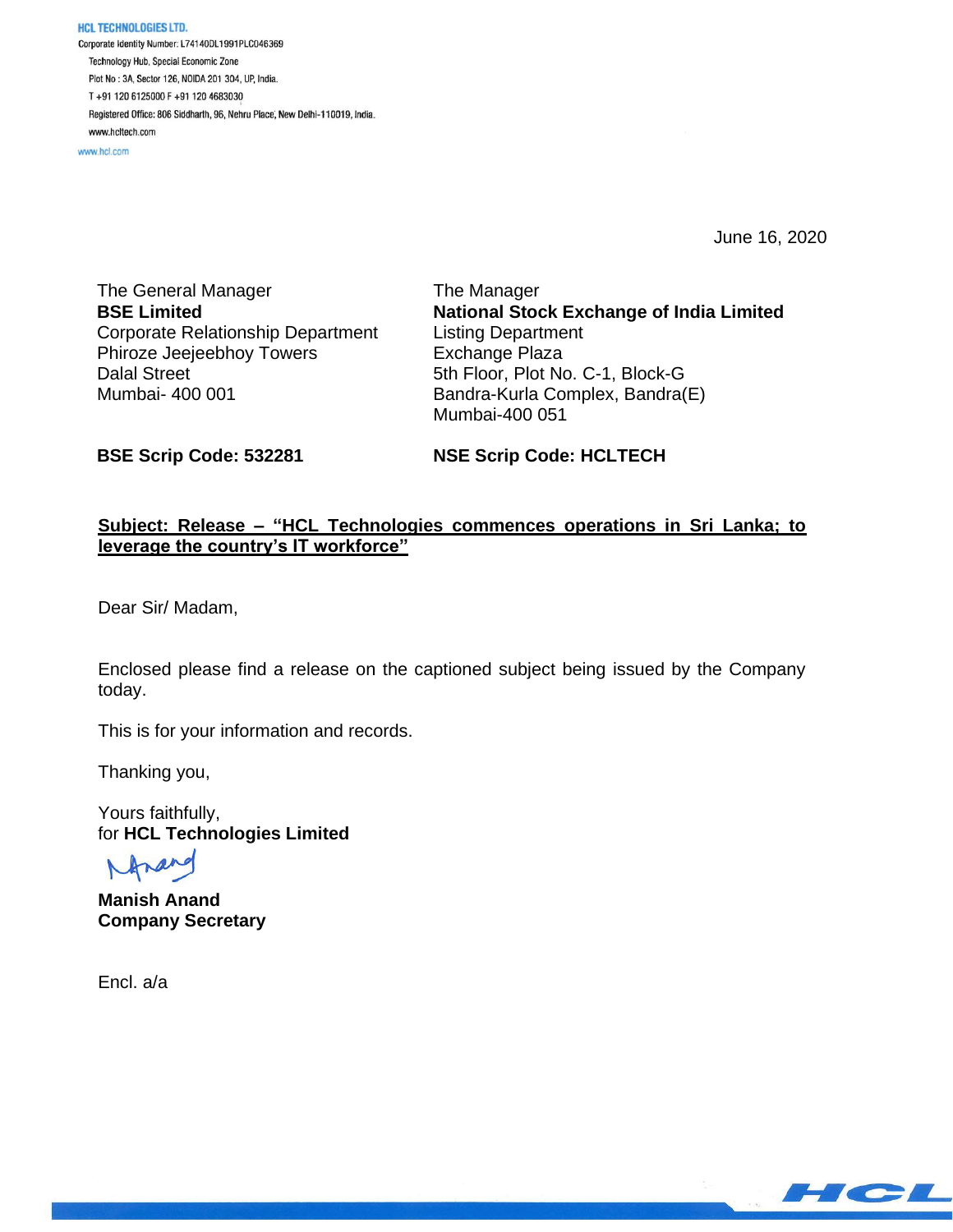

# **HCL Technologies commences operations in Sri Lanka; to leverage the country's IT workforce**

### HCL to create over 1,500 employment opportunities in Sri Lanka

**Colombo, Sri Lanka and Noida, India — June 16, 2020**: HCL Technologies (HCL), a leading global technology company, today announced the commencement of its operations in Sri Lanka. Marking its presence in the region, HCL plans to create over 1,500 new local employment opportunities for both freshers and experienced professionals, within the first eighteen months of kick-starting its operations from its office in Colombo. A key part of HCL's business and development strategy in Sri Lanka will be to use local talent pool of Sri Lanka for global assignments.

"We are excited to share that HCL Technologies – one of the world's leading technology companies is now ready to kickstart hiring initiatives in Sri Lanka," said Susantha Ratnayake, Chairman of the Board of Investment (BOI) of Sri Lanka. "This is a significant step in the direction of the vision HCL has set out for building its global delivery center in Sri Lanka. I am hopeful HCL will be able to create employment opportunities for the people of the country and people of Sri Lanka will have access to global work environment right in their own country. We are excited about this and I am hopeful Sri Lanka will soon emerge as IT destination for more companies.'

Srimathi Shivashankar, Corporate Vice President of HCL Technologies said, "We are very excited as our operations have already started in the region and are looking forward to hiring and engaging with the highly skilled and talented people of Sri Lanka while bringing them the opportunity of working with a global technology company, at their door-step without having them to move out of their own country. Our delivery center in Sri Lanka will play an important role to serve our Fortune 500 and Global 2000 clients and partners throughout the globe."

HCL joined hands with the Board of Investment (BOI) of Sri Lanka in February 2020 to launch its local entity -- HCL Technologies Lanka (Private) Limited and set up its first delivery center in the region. Through this entity, HCL will provide services to global clients in the areas of Applications & System Integration Services and Infrastructure Services.

HCL will also implement its Work Integrated Education Program to foster growth by actively cooperating with local ICT and engineering institutions in order to develop and train the local talent pool. For freshers, HCL will focus on hiring A Level, Higher National Diploma (HND) students through HCL ESOFT Training & Hiring Program. The company would help the local workforce "stay rooted" in their native place and will invite Sri Lanka expats to come back home and be a part of this transformational journey. HCL will also introduce its ideapreneurship™ culture — which is based on the fundamental belief of inverting the organizational pyramid and engaging, enabling, and empowering the front line.

"Our relationship with customers goes beyond the contract. We will empower and encourage our employees in Sri Lanka through our unique work culture of Ideapreneurship™ where we believe in business-driven and customer-focused innovation, in which every employee has a license to ideate. By imbibing our ideapreneurship™ culture we will be aiming to provide best-in-class support to our global clients with the help from the local talent pool," added Srimathi Shivashankar, Corporate Vice President of HCL Technologies.

Sri Lanka is accelerating into an emerging destination of choice for the global ITO and BPM market. The country is one of the best destinations for providing off-shore services for Information Technology Enabled Service (ITEs) as well as services related to Finance and Accounting, Legal, Insurance, Banking, and Telecommunications.

For more details on the employment opportunities, please visit [www.hcltech.com/careers](http://www.hcltech.com/careers)